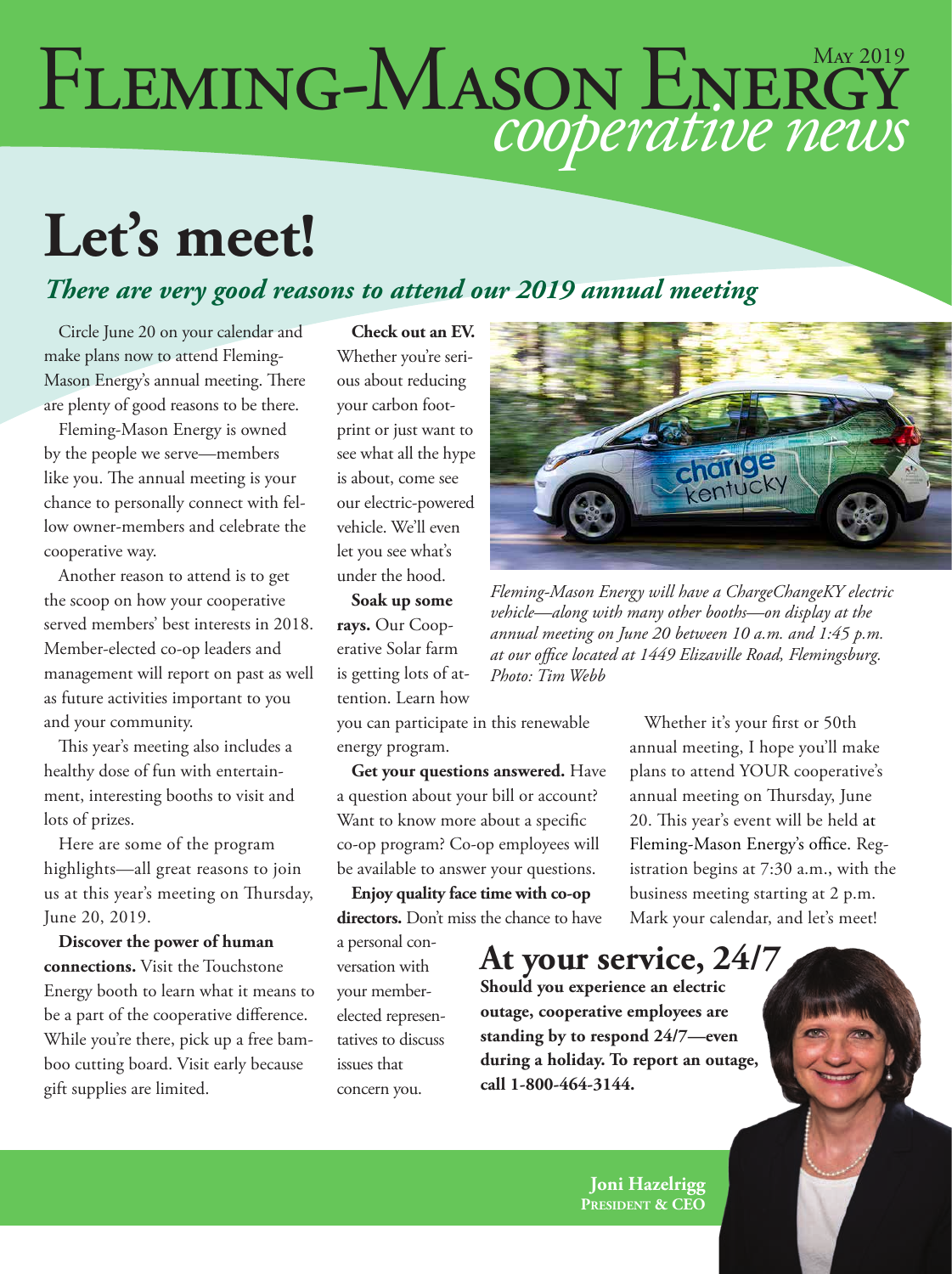Fleming-Mason Energy

A Touchstone Energy<sup>®</sup> Cooperative

Contact us: In Fleming County:  $(606)$  845.2661

Other Counties: (800) 464.3144

Hours:  $7:30$  A.M.  $-4:30$  P.M.

Editor Lori Ulrich President & CEO

Joni Hazelrigg

Board of Directors Lonnie Vice CHAIRMAN

> J.E. Smith Jr. VICE CHAIRMAN

Dina Gooding SECRETARY TREASURER

Other Directors Timothy S. Eldridge Rick Hord John M. Roe Tom Saunders

> Attorneys Marvin Suit Earl Rogers III Follow us on:



## **It's time for a spring safety check**

As long as you're doing spring cleaning and putting the house in order for nice weather, check for accidents-waiting-to-happen in your home, especially those that involve electricity.

Conduct an audit of your home—something you should turn into an annual ritual. Check that all of your appliances are still in working order by turning them on and off, listening to the sound of the motor (is it "normal?") and inspecting their cords and plugs for damage.

Some more quick tips:

- n If you have young children at home, plug wall outlets with child-safety caps.
- Replace appliances whose cords are frayed or worn. You can't fix those.
- $\blacksquare$  Resolve to buy new appliances that have the thumbs-up from an independenttesting laboratory like UL.
- Choose lightbulbs with the correct wattage for each lamp and overhead light fixture. You'll find the maximum safe wattage imprinted on the fixture.
- n Get those electrical cords out from under your carpets! Covering cords can cause them to overheat and start a fire.
- Put your extension cords away. They're not meant for everyday use.
- n Install waterproof covers on your outdoor outlets.

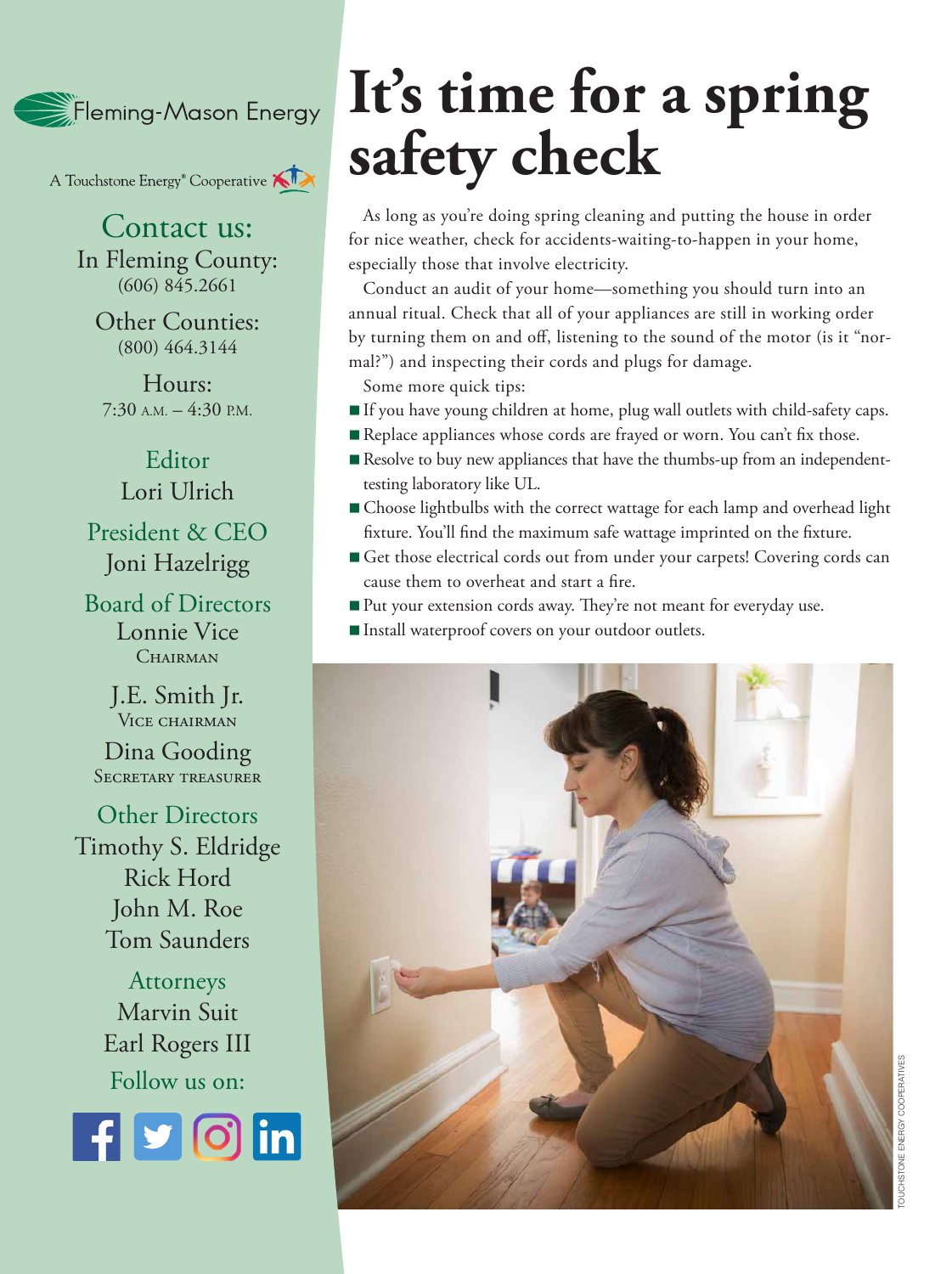# **Treat mom to a chore-free day**

Flowers and a beautiful Mother's Day card are sure to make mom feel special this Mother's Day. But a clean house without the work? That says "love."

Give mom a break from the chores on her special day. Here are a few ideas that could take the place of a traditional gift.

■ Clean the house from top to bottom, and don't bypass the hard chores, like vacuuming the drapes and dusting under beds.

■ Can't bring yourself to pick up a mop? Hire a one-time deep-clean from a maid service. Take mom out to lunch during the visit so she'll return home to the surprise of a spotless house.

■ Pay in advance for a quarterly cleaning from a service and make up a fancy gift card letting mom know it's coming.



 $\blacksquare$  As much as people joke that an appliance is a bad gift for mom, consider wrapping up a powerful stick vacuum cleaner. Stick vacs are great for daily spot cleaning and

touch-ups. They're super lightweight and cordless. They're not cheap, but they're handy and make easy work out of sweeping up pet hair and dry spills.

#### HOME ELECTRICAL SAFETY DEVICES **4 WAYS TO STAY SAFE AT HOM**

- Arc fault circuit interrupter (AFCI) receptacles stop arc faults. These occur when older wires become frayed or cracked, when a nail or screw damages a wire behind a wall, or when outlets or circuits are compromised. AFCIs protect appliances, cords plugged into receptacles and you.
- Ground fault circuit interrupter (GFCIs) are outlets that prevent deadly shock by quickly shutting off power to the circuit if the electricity flowing into the circuit differs by even the slightest amount. These outlets should be used inside and outside where any water may come into contact with electronic devices.
- Tamper-resistant receptacles (TRRs) are designed with spring-loaded receptacle plates

that close off the openings and prevent someone from inserting an object. TRRs are now required in all newly constructed homes, but if your existing home does not have them, this is not your next DIY project. Tamper-resistant receptacles can only be installed by a licensed electrician.

• Smoke and carbon monoxide alarms are both important for your safety. To ensure safety, install these devices on every level outside each sleeping area. Don't forget to test your alarms once a month, replace the batteries once a year and replace the alarms every 10 years. Don't rely on past homeowners to follow these simple safety measures when you move into a new home. It's your duty to check devices to ensure your family's safety.

HIGHWAYSTARZ

**HIGHWAYSTARZ**